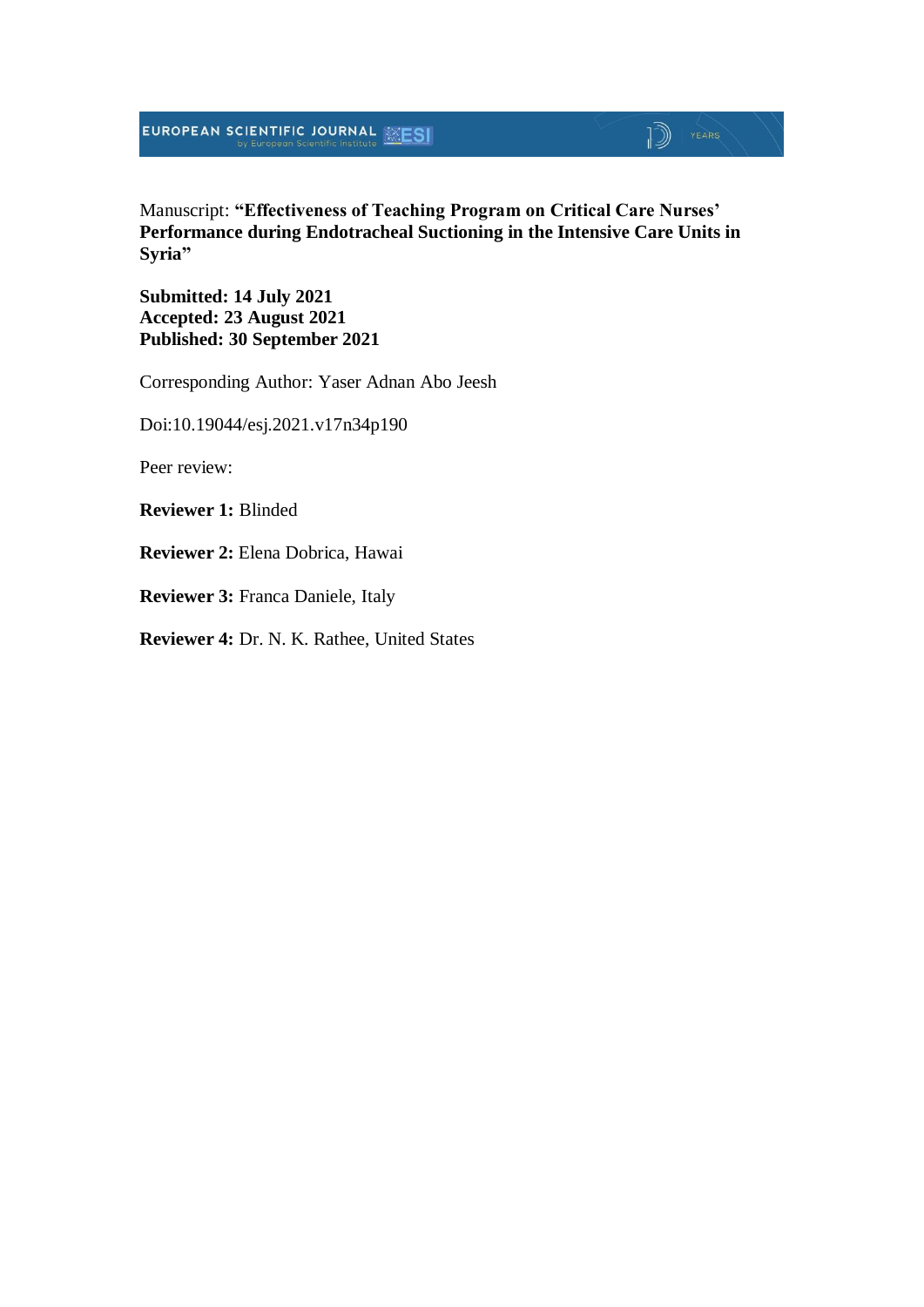# **ESJ** *Manuscript Evaluation Form 2021*

This form is designed to summarize the manuscript peer review that you have completed and to ensure that you have considered all appropriate criteria in your review. Your review should provide a clear statement, to the authors and editors, of the modifications necessary before the paper can be published or the specific reasons for rejection.

Please respond within the appointed time so that we can give the authors timely responses and feedback.

NOTE: ESJ promotes peer review procedure based on scientific validity and technical quality of the paper (not perceived the impact). You are also not required to do proofreading of the paper. It could be recommended as part of the revision. *ESJ editorial office would like to express its special gratitude for your time and efforts. Our editorial team is a substantial reason that stands ESJ out from the crowd!* 

| Date Manuscript Received: July, 19                                                                                                                                                                         | Date Review Report Submitted: July, 27 |  |
|------------------------------------------------------------------------------------------------------------------------------------------------------------------------------------------------------------|----------------------------------------|--|
| Manuscript Title: Effectiveness of Teaching Program on Nurses' Performance during Endotracheal<br>Suctioning in the Critical Care Units in Syria.                                                          |                                        |  |
| <b>ESJ Manuscript Number:</b>                                                                                                                                                                              |                                        |  |
| You agree your name is revealed to the author of the paper:                                                                                                                                                | Yes/No                                 |  |
| You approve, your name as a reviewer of this paper, is available in the "review history" of the paper: Yes/No<br>You approve, this review report is available in the "review history" of the paper: Yes/No |                                        |  |

### **Evaluation Criteria:**

**Please give each evaluation item a numeric rating on a 5-point scale, along with a thorough explanation for each point rating.**

| <i><b>Questions</b></i>                                                                                                                                                                                                                                                                                                                                       | <b>Rating Result</b><br>[Poor] $1-5$<br>[Excellent] |  |
|---------------------------------------------------------------------------------------------------------------------------------------------------------------------------------------------------------------------------------------------------------------------------------------------------------------------------------------------------------------|-----------------------------------------------------|--|
| 1. The title is clear and it is adequate to the content of the<br>article.                                                                                                                                                                                                                                                                                    | 5                                                   |  |
| The title is according to the study described, being clear enough to express<br>what is pursued in the study                                                                                                                                                                                                                                                  |                                                     |  |
| 2. The abstract clearly presents objects, methods and<br>results.                                                                                                                                                                                                                                                                                             | 3                                                   |  |
| The abstract needs improvements in terms of English and sentence expression.<br>Some sentences are too long, thus losing the information that is to be presented.<br>The abstract as a whole is far too long compared to the information it provides.<br>I recommend shortening it, with an emphasis on the sections of materials and<br>methods and results. |                                                     |  |
| 3. There are few grammatical errors and spelling                                                                                                                                                                                                                                                                                                              |                                                     |  |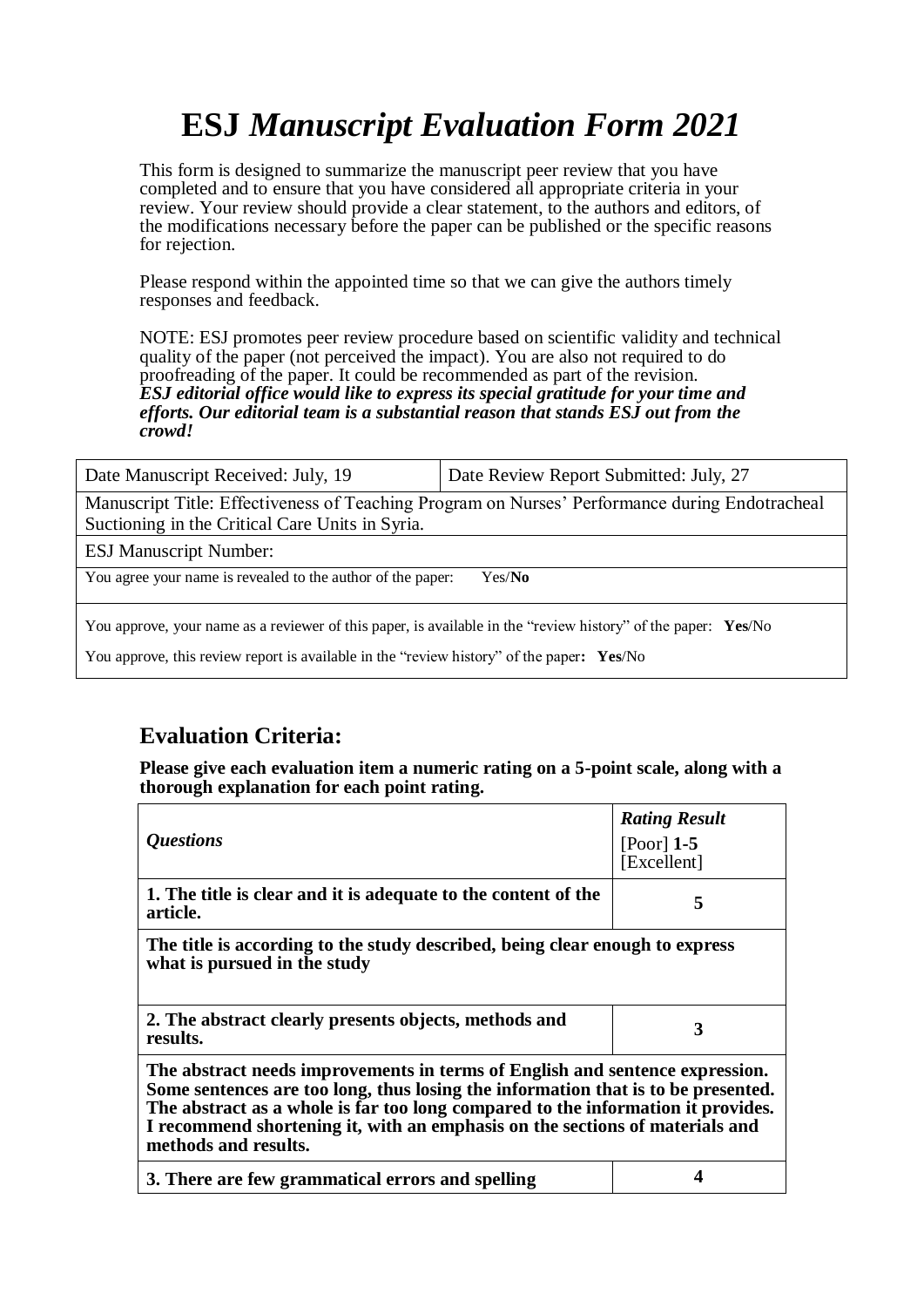| mistakes in this article.                                                                                                                                                                                                                                                                                                                                                                                                                                                                                                                                                                                                                                                                                                                                                              |                |  |
|----------------------------------------------------------------------------------------------------------------------------------------------------------------------------------------------------------------------------------------------------------------------------------------------------------------------------------------------------------------------------------------------------------------------------------------------------------------------------------------------------------------------------------------------------------------------------------------------------------------------------------------------------------------------------------------------------------------------------------------------------------------------------------------|----------------|--|
| I recommend correcting grammar and spelling errors in the text, which would<br>improve the quality and fluency of reading.                                                                                                                                                                                                                                                                                                                                                                                                                                                                                                                                                                                                                                                             |                |  |
| 4. The study methods are explained clearly.                                                                                                                                                                                                                                                                                                                                                                                                                                                                                                                                                                                                                                                                                                                                            | $\overline{2}$ |  |
| The study methods are poorly explained, it is not specified and described<br>exactly and in detail how the study is conducted. The chronological stages of<br>the study are only listed, without describing each stage separately. The pilot<br>study conducted on the 5 nurses is only mentioned, without saying (at least a<br>few lines would be recommended) what it entails. It would be interesting to<br>mention what the 8-hour workshop entails - how many hours of hands-on<br>activity, how many hours of effective teaching, the break-study alternation.<br>The stages of the study are not otherwise explained in detail in either the pilot<br>study or the large study. The limitations of the study and how they could be<br>prevented or resolved are not mentioned. |                |  |
| 5. The results are clear and do not contain errors.                                                                                                                                                                                                                                                                                                                                                                                                                                                                                                                                                                                                                                                                                                                                    | 5              |  |
| The results section is well written and complete. However, I recommend<br>entering at least some data for some charts to make it easier to track the<br>results.                                                                                                                                                                                                                                                                                                                                                                                                                                                                                                                                                                                                                       |                |  |
| 6. The conclusions or summary are accurate and<br>supported by the content.                                                                                                                                                                                                                                                                                                                                                                                                                                                                                                                                                                                                                                                                                                            | 5              |  |
| The conclusions are well written, to the point, accompanied by useful<br>recommendations in the medical practice of ICU staff, regardless of the<br>hospital in which they work. I recommend small corrections to improve written<br>English.                                                                                                                                                                                                                                                                                                                                                                                                                                                                                                                                          |                |  |
| 7. The references are comprehensive and appropriate.                                                                                                                                                                                                                                                                                                                                                                                                                                                                                                                                                                                                                                                                                                                                   | 5              |  |
| The references are appropriate to the study and discussions, covering both<br>articles published in recent years and older ones. I also recommend adding<br>some references to articles published during the COVID-19 pandemic, the<br>intubation and suctioning maneuvers being intensely used during this period.                                                                                                                                                                                                                                                                                                                                                                                                                                                                    |                |  |

**Overall Recommendation** (mark an X with your recommendation):

| Accepted, no revision needed               |  |
|--------------------------------------------|--|
| Accepted, minor revision needed            |  |
| Return for major revision and resubmission |  |
| Reject                                     |  |

### **Comments and Suggestions to the Author(s):**

Congratulations to the authors for the study. The study is generally well organized and written, with the emphasis on the methods section which is very poorly described. I also recommend the introduction of diagrams that allow easy reading of the tables from the results. Small corrections in English are needed to increase the fluency of the text.

EUROPEAN SCIENTIFIC JOURNAL **EXESI**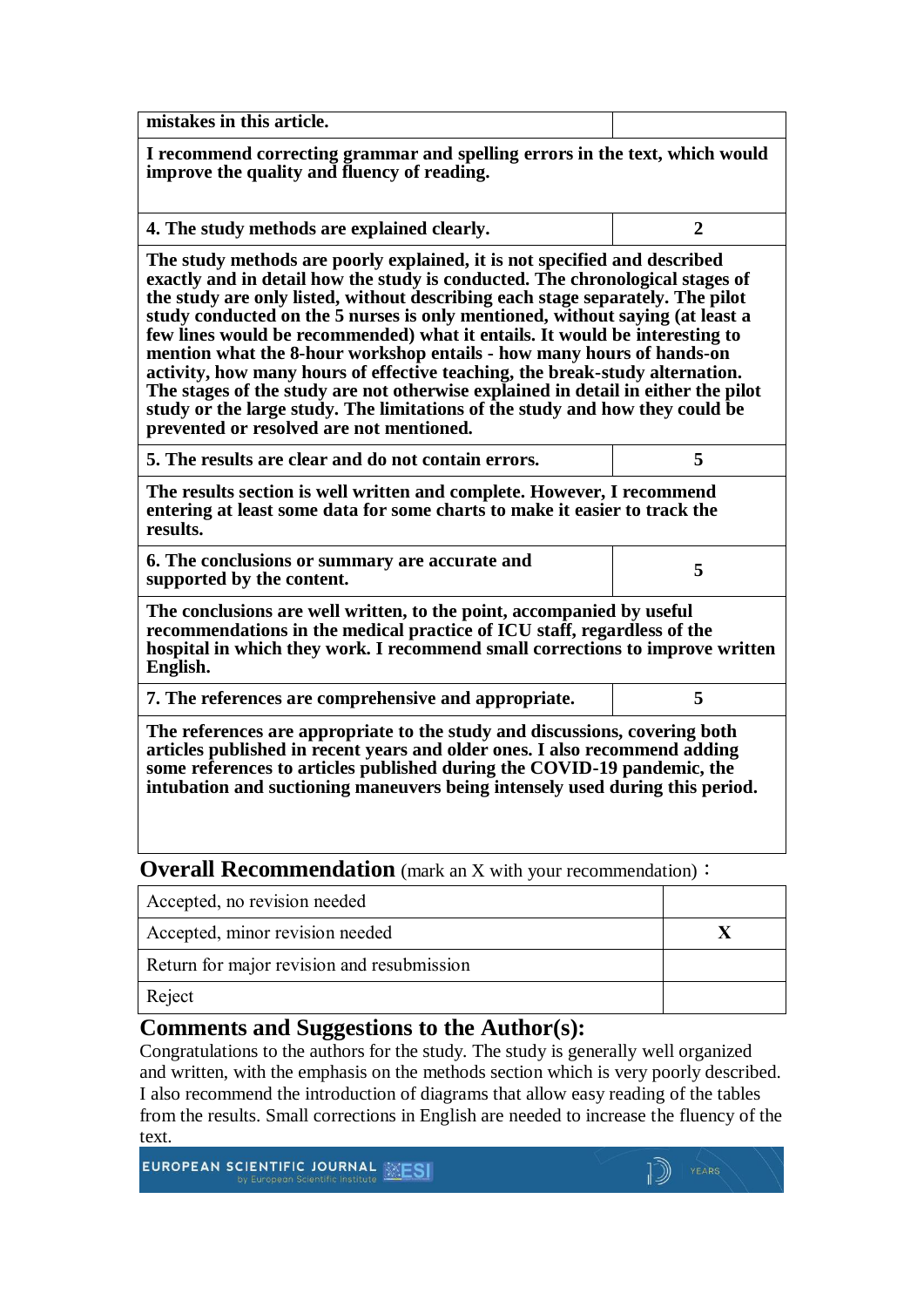# **ESJ** *Manuscript Evaluation Form 2021*

This form is designed to summarize the manuscript peer review that you have completed and to ensure that you have considered all appropriate criteria in your review. Your review should provide a clear statement, to the authors and editors, of the modifications necessary before the paper can be published or the specific reasons for rejection.

Please respond within the appointed time so that we can give the authors timely responses and feedback.

NOTE: ESJ promotes peer review procedure based on scientific validity and technical quality of the paper (not perceived the impact). You are also not required to do proofreading of the paper. It could be recommended as part of the revision. *ESJ editorial office would like to express its special gratitude for your time and efforts. Our editorial team is a substantial reason that stands ESJ out from the crowd!* 

| Reviewer Name: Franca Daniele                                                                              |                                              |  |
|------------------------------------------------------------------------------------------------------------|----------------------------------------------|--|
| University/Country: Italy                                                                                  |                                              |  |
| Date Manuscript Received: August 3, 2021                                                                   | Date Review Report Submitted: August 4, 2021 |  |
| Manuscript Title: Effectiveness of Teaching Program on Nurses' Performance                                 |                                              |  |
| ESJ Manuscript Number: 0767/21                                                                             |                                              |  |
| You agree your name is revealed to the author of the paper:<br>Yes                                         |                                              |  |
| You approve, your name as a reviewer of this paper, is available in the "review history" of the paper: Yes |                                              |  |

You approve, this review report is available in the "review history" of the paper: Yes

### **Evaluation Criteria:**

**Please give each evaluation item a numeric rating on a 5-point scale, along with a thorough explanation for each point rating.**

| <i><b>Questions</b></i>                                                    | <b>Rating Result</b><br>[Poor] $1-5$<br>[Excellent] |
|----------------------------------------------------------------------------|-----------------------------------------------------|
| 1. The title is clear and it is adequate to the content of the<br>article. | 4                                                   |
| (Please insert your comments)                                              |                                                     |
| 2. The abstract clearly presents objects, methods and<br>results.          | 4                                                   |
| (Please insert your comments)                                              |                                                     |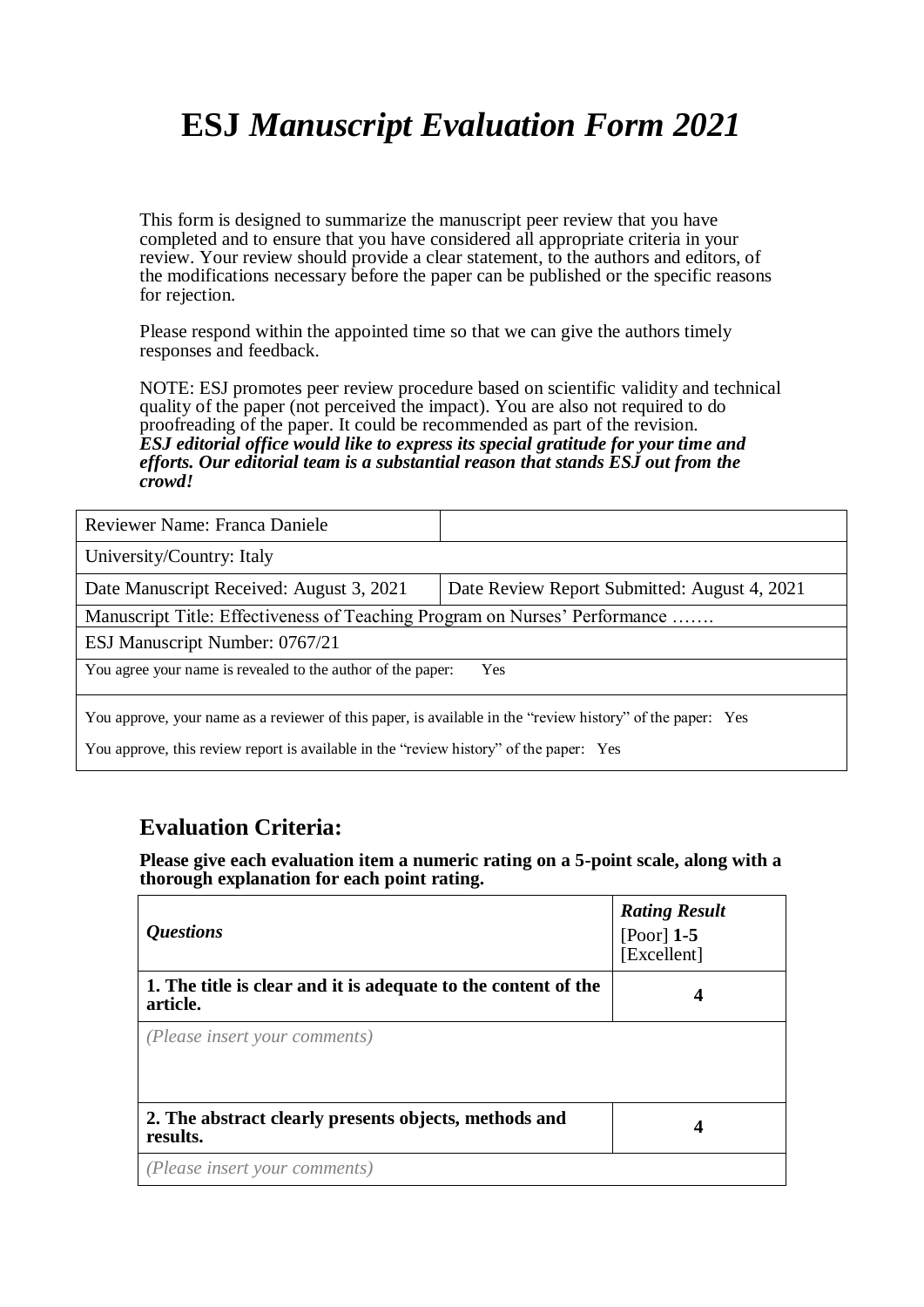| 3. There are few grammatical errors and spelling<br>mistakes in this article.                                                                           | 1              |
|---------------------------------------------------------------------------------------------------------------------------------------------------------|----------------|
| The paper needs thorough editorial, language and grammatical revision                                                                                   |                |
| 4. The study methods are explained clearly.                                                                                                             | $\mathbf{2}$   |
| The quasi-experimental method should be explained or bibliographical references<br>should be provided.                                                  |                |
| The educational program used should be extensively reported.                                                                                            |                |
| 5. The results are clear and do not contain errors.                                                                                                     | 3              |
| The authors should explain which steps were more frequently carried out in the<br>wrong way or not carried out at all, and the possible reasons for it. |                |
| 6. The conclusions or summary are accurate and<br>supported by the content.                                                                             | 3              |
| The conclusions should report on the strength and weakness points of the<br><i>educational program</i>                                                  |                |
| 7. The references are comprehensive and appropriate.                                                                                                    | $\overline{2}$ |
| The references should be carefully revised both in the Reference Section and in the<br>text                                                             |                |

#### **Comments and Suggestions to the Author(s):**

The study is very interesting since it explores the performance of an educational program delivered to nurses working in ICU settings. The study addresses the serious problem of execution and complications of suctioning of endotracheal apparatuses, and provides precious information on how to improve the procedure.

The sections before the Methods and the Conclusion section contain many repetitions. I suggest to reduce the content.

The quasi-experimental method should be explained or references should be provided. More details should be given concerning which steps were more mis-conducted and why.

The paper regards the performance of the educational program, so the program should be reported in detail.

The results before the program and after the program should be explained in detail. The possible strength and weakness points of the program should be highlighted.

The manuscript needs thorough editorial, language and grammar revision.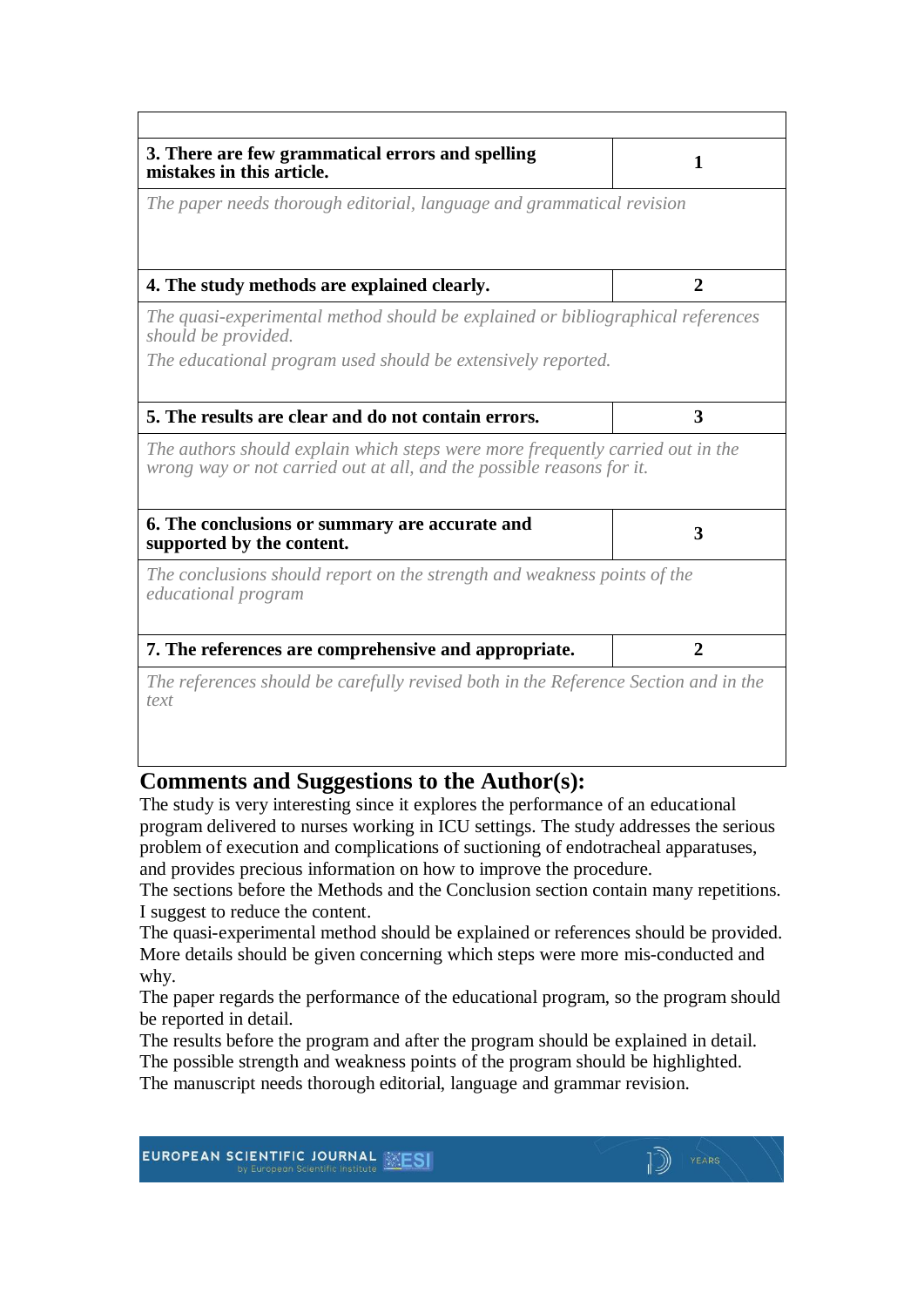# **ESJ** *Manuscript Evaluation Form 2021*

This form is designed to summarize the manuscript peer review that you have completed and to ensure that you have considered all appropriate criteria in your review. Your review should provide a clear statement, to the authors and editors, of the modifications necessary before the paper can be published or the specific reasons for rejection.

Please respond within the appointed time so that we can give the authors timely responses and feedback.

NOTE: ESJ promotes peer review procedure based on scientific validity and technical quality of the paper (not perceived the impact). You are also not required to do proofreading of the paper. It could be recommended as part of the revision. *ESJ editorial office would like to express its special gratitude for your time and efforts. Our editorial team is a substantial reason that stands ESJ out from the crowd!* 

| Reviewer Name: Dr. N. K. Rathee                                                                                                                                                                      |                                            |  |
|------------------------------------------------------------------------------------------------------------------------------------------------------------------------------------------------------|--------------------------------------------|--|
| University/Country: United States                                                                                                                                                                    |                                            |  |
| Date Manuscript Received: August 3, 2021                                                                                                                                                             | Date Review Report Submitted: Aug. 4, 2021 |  |
| Manuscript Title: Effectiveness of Teaching Program on Nurses' Performance during Endotracheal<br>Suctioning in the Critical Care Units in Syria.                                                    |                                            |  |
| ESJ Manuscript Number: 0767/21                                                                                                                                                                       |                                            |  |
| You agree your name is revealed to the author of the paper:<br>Yes                                                                                                                                   |                                            |  |
| You approve, your name as a reviewer of this paper, is available in the "review history" of the paper: Yes<br>You approve, this review report is available in the "review history" of the paper: Yes |                                            |  |

#### **Evaluation Criteria:**

**Please give each evaluation item a numeric rating on a 5-point scale, along with a thorough explanation for each point rating.**

| <i><b>Ouestions</b></i>                                                    | <b>Rating Result</b><br>[Poor] $1-5$<br>[Excellent] |  |
|----------------------------------------------------------------------------|-----------------------------------------------------|--|
| 1. The title is clear and it is adequate to the content of the<br>article. | 5                                                   |  |
| The title is quite clear and connects with the objectives of the study.    |                                                     |  |
| 2. The abstract clearly presents objects, methods and<br>results.          | 5                                                   |  |